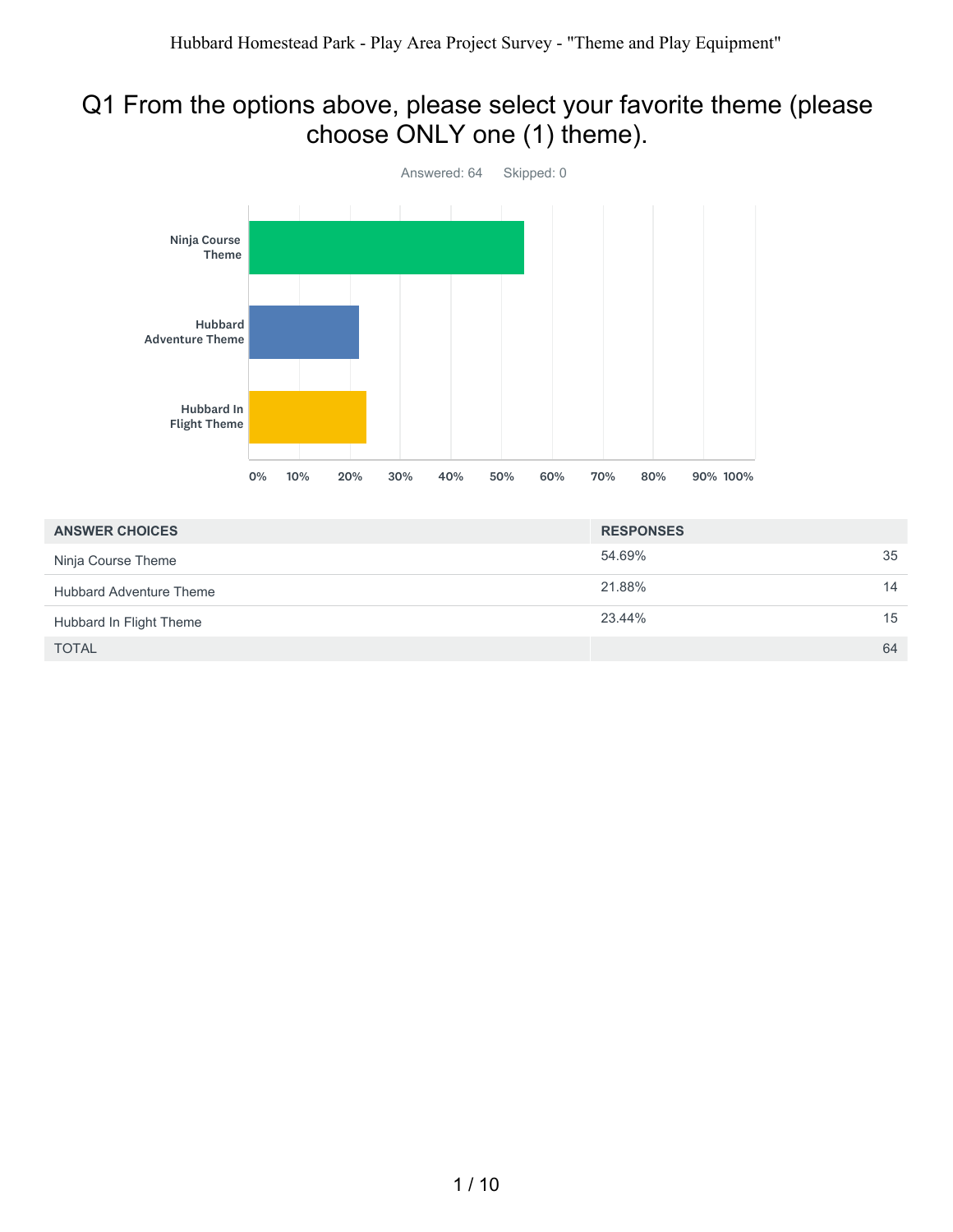### Q2 From the options above, please select your favorite play equipment (please choose ONLY four (4) options by selecting blue number next to each play equipment option).

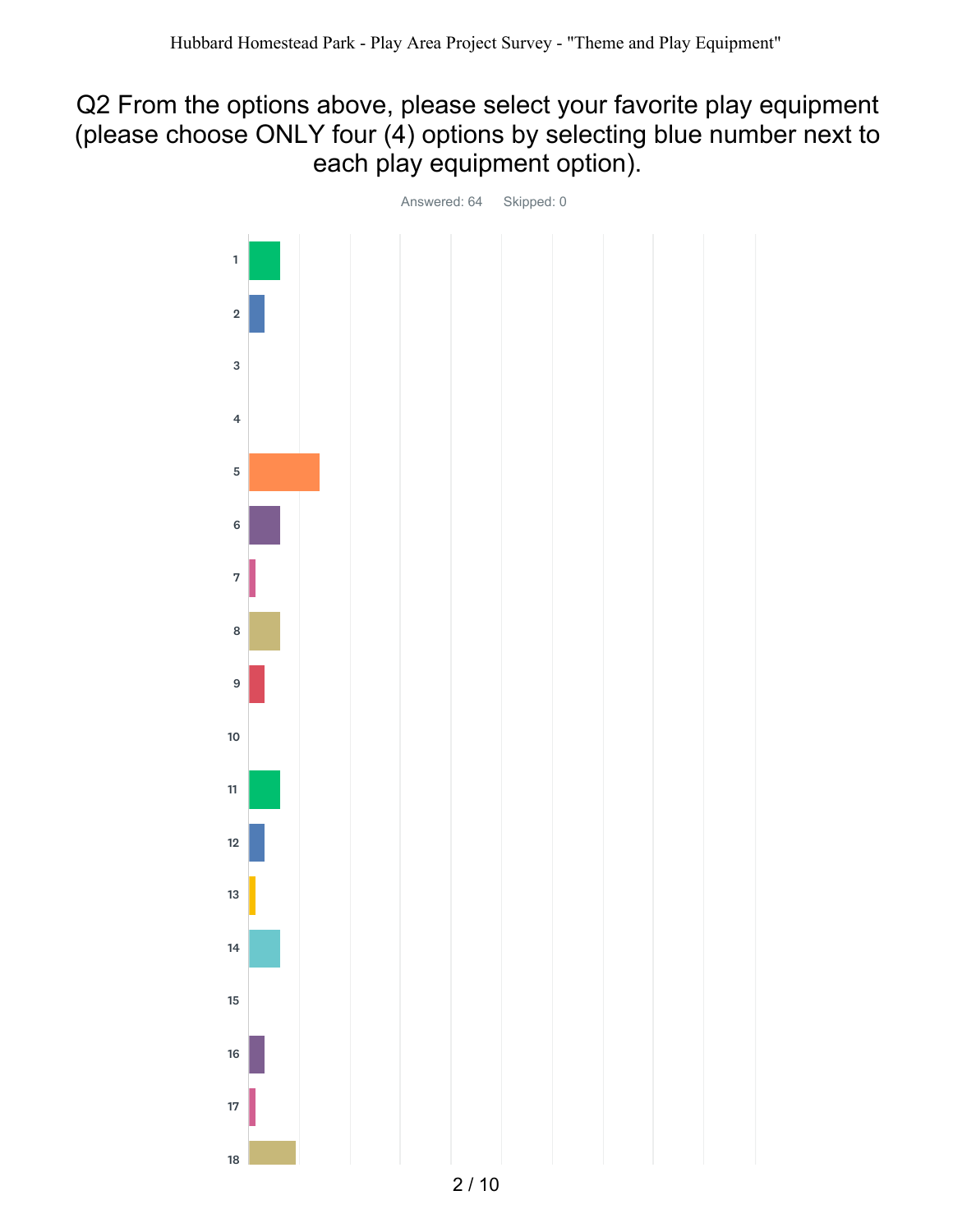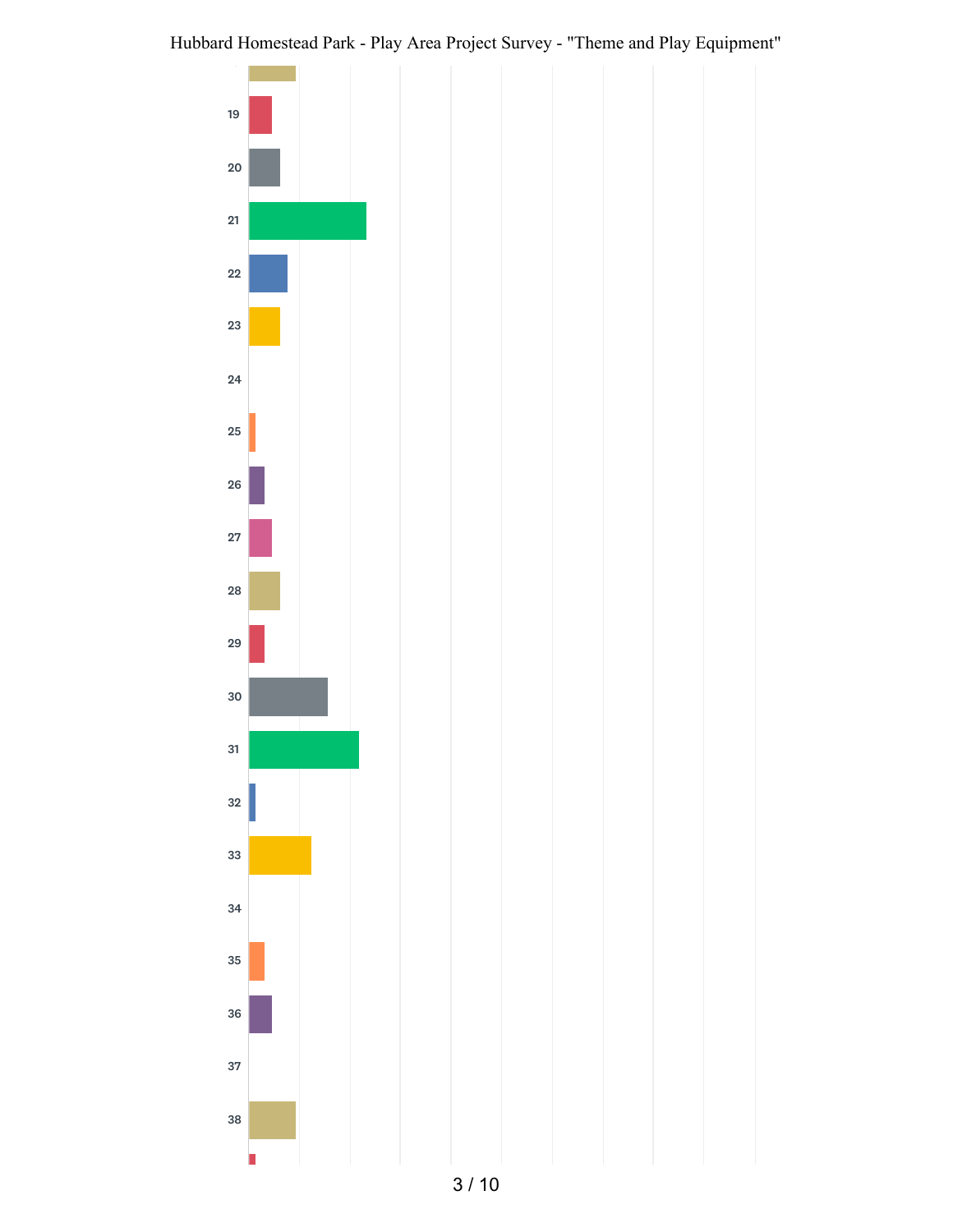

| <b>ANSWER CHOICES</b> | <b>RESPONSES</b> |                |
|-----------------------|------------------|----------------|
| 1                     | 6.25%            | $\overline{4}$ |
| 2                     | 3.13%            | 2              |
| 3                     | $0.00\%$         | $\overline{0}$ |
| 4                     | $0.00\%$         | $\overline{0}$ |
| 5                     | 14.06%           | $9$            |
| $\,6\,$               | 6.25%            | $\overline{4}$ |
| 7                     | 1.56%            | 1              |
| 8                     | 6.25%            | $\overline{4}$ |
| 9                     | 3.13%            | $\overline{2}$ |
| $10$                  | $0.00\%$         | $\overline{0}$ |
| 11                    | 6.25%            | $\overline{4}$ |
|                       |                  |                |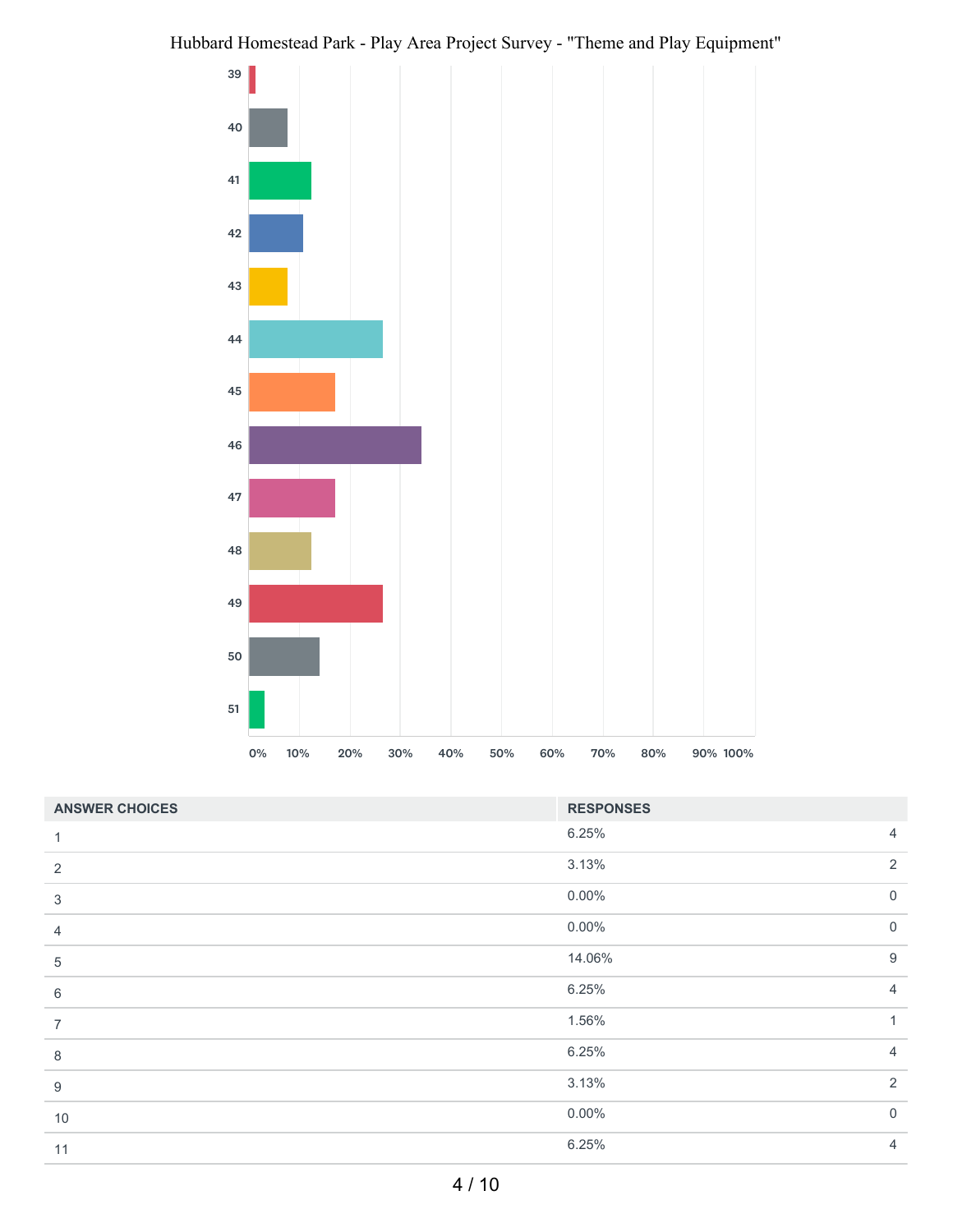| $12$   | 3.13%    | $\overline{2}$      |
|--------|----------|---------------------|
| 13     | 1.56%    | $\mathbf{1}$        |
| 14     | 6.25%    | $\overline{4}$      |
| $15\,$ | $0.00\%$ | $\mathsf{O}\xspace$ |
| 16     | 3.13%    | $\overline{2}$      |
| 17     | 1.56%    | $\mathbf{1}$        |
| $18$   | 9.38%    | $\,6\,$             |
| 19     | 4.69%    | $\mathfrak{S}$      |
| $20\,$ | 6.25%    | $\overline{4}$      |
| 21     | 23.44%   | $15\,$              |
| 22     | 7.81%    | $\sqrt{5}$          |
| 23     | 6.25%    | $\overline{4}$      |
| 24     | $0.00\%$ | $\mathsf{O}\xspace$ |
| 25     | 1.56%    | $\mathbf{1}$        |
| $26\,$ | 3.13%    | $\sqrt{2}$          |
| $27\,$ | 4.69%    | $\mathfrak{S}$      |
| $28\,$ | 6.25%    | $\overline{4}$      |
| 29     | 3.13%    | $\overline{2}$      |
| $30\,$ | 15.63%   | $10\,$              |
| 31     | 21.88%   | 14                  |
| $32\,$ | 1.56%    | $\mathbf{1}$        |
| 33     | 12.50%   | $\,8\,$             |
| $34\,$ | $0.00\%$ | $\mathbf 0$         |
| $35\,$ | 3.13%    | $\sqrt{2}$          |
| $36\,$ | 4.69%    | $\sqrt{3}$          |
| 37     | $0.00\%$ | $\mathsf{O}\xspace$ |
| $38\,$ | 9.38%    | $\,6\,$             |
| $39\,$ | 1.56%    | $\mathbf{1}$        |
| 40     | 7.81%    | $\sqrt{5}$          |
| 41     | 12.50%   | $\,8\,$             |
| 42     | 10.94%   | $\overline{7}$      |
| 43     | 7.81%    | $\sqrt{5}$          |
| 44     | 26.56%   | $17\,$              |
| 45     | 17.19%   | 11                  |
| $46\,$ | 34.38%   | 22                  |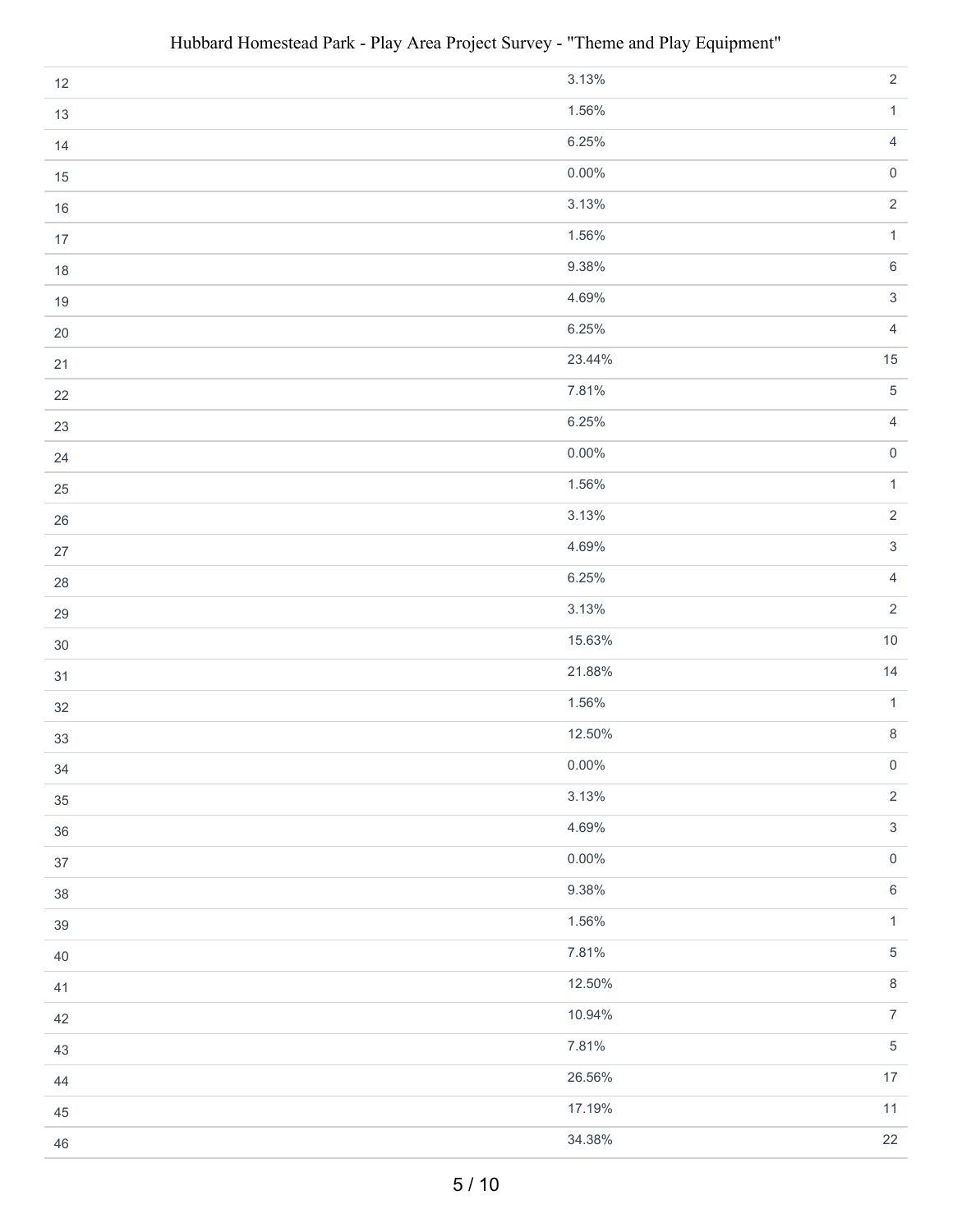| 47                           | 17.19% | 11 |
|------------------------------|--------|----|
| 48                           | 12.50% | 8  |
| 49                           | 26.56% |    |
| 50                           | 14.06% | 9  |
| 51                           | 3.13%  |    |
| <b>Total Respondents: 64</b> |        |    |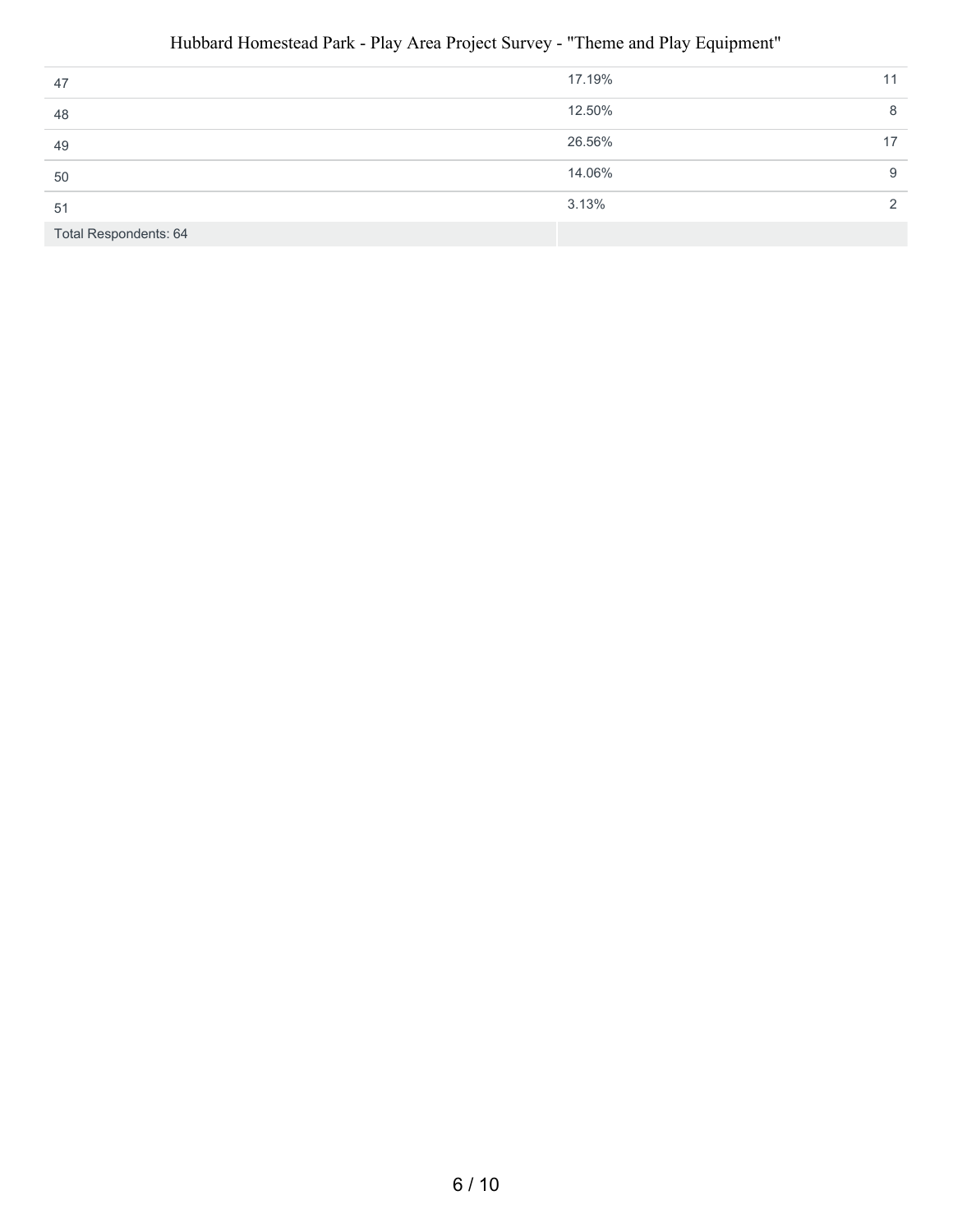### Q3 Please add any additional comments you have below:

Answered: 20 Skipped: 44

| 1<br>Please make it big and wide open. Not small and hidden. The problem with the last one was that it<br>1/17/2019 2:31 AM<br>was small and not worth it for family's to enjoy, it was over taken my drug addicts and homeless. I<br>think if it's big enough and wide open, then maybe more families would take advantage of it. Not<br>just some random small play structure behind a store, like the old one. It had no meaning or<br>advantage. It would be nice if it was large enough to have a field to play in, but that's not gonna<br>happen. My only suggestion is to open up the area behind it. So it's not so closed in and un-<br>welcoming. Right now, it's all closed in and homeless people have taken home to it. No family with<br>kids wants to play at a park with that. It has to be big and open. Otherwise it's a waste of time and<br>moneylike the original one that was there.<br>2<br>Please consider fencing this playground in, including a gate. I am a mom of two toddlers, and<br>1/15/2019 7:49 PM<br>really place a lot of value on the safety a gate provides. I actively watch my kids at parks, but even<br>so, a gate is invaluable!<br>3<br>Basketball court can be found at any local school. Use that space for a water park! It's hotter each<br>1/15/2019 2:18 PM<br>summer than the last (see Everett's Forest Park or Seattle's 1st Ave NE water park or Edmonds<br>Water Park) are immensely popular w/all ages. Slides get really HOT in the sun & regretfully burn<br>kids legs on hot sunny days. Cover with shade trees! Also not good w/mix of young to teens. Too<br>much seating!! All for adults not kids. Grass & low plantings will be overrun. Local cats will love<br>their 'sandboxes'. So much climbing, not enough crawling like over & through pipes. Music pipes<br>(Lake City Community Center Park) are attractive for all age kids & adults. Most parks have<br>swings, I'd rather see a skate park, bike/scooter paths for kids, longer perimeter paths for adults to<br>walk/exercise. fencing on arterial side. Lots of tall trees for shade in summer or roofs for shade?<br>Some surfaces to double as tables for picnics.<br>4<br>I like the location of the play equipment in the ninja theme the next, but I like a lot of the elements<br>1/15/2019 1:21 AM<br>of the other themes more.<br>5<br>Keep up the good work. Glad to see progress on this.<br>1/14/2019 7:34 PM<br>6<br>It's very important that there is some kind of fence/gate to keep younger children from running into<br>1/14/2019 4:50 PM<br>the street/falling into the little waterway near the path through the park. 5th Ave. N.E. is very busy,<br>as is the street between the park and the Target shopping center.<br>$\overline{7}$<br>I worry the ninja course will exclude younger children and the farm theme will exclude older<br>1/14/2019 3:57 PM<br>children. The flight option seems best for all ages, in my opinion.<br>There should be a fence around this area.<br>8<br>1/14/2019 12:57 PM<br>9<br>1/14/2019 12:05 PM<br>Love the porch swings. Great option for families with infants.<br>I would love to see a park that both caters to younger and older kids, as well as children with<br>10<br>1/14/2019 10:29 AM<br>limited mobility.<br>11<br>Will there be fencing to prevent kids from running onto busy 5th Ave NE?<br>1/14/2019 9:18 AM<br>12<br>I love these options. My concern is any private or enclosed areas where people could potentially<br>1/14/2019 5:14 AM<br>have the privacy to shoot up or use drugs leaving behind needles and sharps. Open play<br>structures are a better options to avoid this issue.<br>13<br>Love all the themes! I think it would be great to have a couple themed items plus a good size<br>1/14/2019 2:16 AM<br>imaginative play structure. I also have a 2 year old right now though, so I would like for there to be<br>a good size play area for both small children and older kids. I find that most playgrounds have<br>either a good size area for young or old, not a nice mix for both. I also think it's important to have a<br>shelter area.<br>A popular show American Ninja warrior as far as a lot of young kids today both boy and girl giving<br>14<br>1/14/2019 12:10 AM<br>them a place to do that at would be tremendously welcomed<br>15<br>Excited for a future playground in the neighborhood we can stop by when out and about!<br>1/13/2019 11:01 PM | # | <b>RESPONSES</b> | <b>DATE</b> |
|------------------------------------------------------------------------------------------------------------------------------------------------------------------------------------------------------------------------------------------------------------------------------------------------------------------------------------------------------------------------------------------------------------------------------------------------------------------------------------------------------------------------------------------------------------------------------------------------------------------------------------------------------------------------------------------------------------------------------------------------------------------------------------------------------------------------------------------------------------------------------------------------------------------------------------------------------------------------------------------------------------------------------------------------------------------------------------------------------------------------------------------------------------------------------------------------------------------------------------------------------------------------------------------------------------------------------------------------------------------------------------------------------------------------------------------------------------------------------------------------------------------------------------------------------------------------------------------------------------------------------------------------------------------------------------------------------------------------------------------------------------------------------------------------------------------------------------------------------------------------------------------------------------------------------------------------------------------------------------------------------------------------------------------------------------------------------------------------------------------------------------------------------------------------------------------------------------------------------------------------------------------------------------------------------------------------------------------------------------------------------------------------------------------------------------------------------------------------------------------------------------------------------------------------------------------------------------------------------------------------------------------------------------------------------------------------------------------------------------------------------------------------------------------------------------------------------------------------------------------------------------------------------------------------------------------------------------------------------------------------------------------------------------------------------------------------------------------------------------------------------------------------------------------------------------------------------------------------------------------------------------------------------------------------------------------------------------------------------------------------------------------------------------------------------------------------------------------------------------------------------------------------------------------------------------------------------------------------------------------------------------------------------------------------------------------------------------------------------------------------------------------------------------------------------------------------------------------------------------------------------------------------------------------------------------------------------------------------------------------------------------------------------------------------------------------------------------------------------------------------------------------------------------------------------------------------------------------------------------------------------------------------------------------------------------------------------------------------------------------------------------------------------------------------------------------------------------------------------------------------------|---|------------------|-------------|
|                                                                                                                                                                                                                                                                                                                                                                                                                                                                                                                                                                                                                                                                                                                                                                                                                                                                                                                                                                                                                                                                                                                                                                                                                                                                                                                                                                                                                                                                                                                                                                                                                                                                                                                                                                                                                                                                                                                                                                                                                                                                                                                                                                                                                                                                                                                                                                                                                                                                                                                                                                                                                                                                                                                                                                                                                                                                                                                                                                                                                                                                                                                                                                                                                                                                                                                                                                                                                                                                                                                                                                                                                                                                                                                                                                                                                                                                                                                                                                                                                                                                                                                                                                                                                                                                                                                                                                                                                                                                                                      |   |                  |             |
|                                                                                                                                                                                                                                                                                                                                                                                                                                                                                                                                                                                                                                                                                                                                                                                                                                                                                                                                                                                                                                                                                                                                                                                                                                                                                                                                                                                                                                                                                                                                                                                                                                                                                                                                                                                                                                                                                                                                                                                                                                                                                                                                                                                                                                                                                                                                                                                                                                                                                                                                                                                                                                                                                                                                                                                                                                                                                                                                                                                                                                                                                                                                                                                                                                                                                                                                                                                                                                                                                                                                                                                                                                                                                                                                                                                                                                                                                                                                                                                                                                                                                                                                                                                                                                                                                                                                                                                                                                                                                                      |   |                  |             |
|                                                                                                                                                                                                                                                                                                                                                                                                                                                                                                                                                                                                                                                                                                                                                                                                                                                                                                                                                                                                                                                                                                                                                                                                                                                                                                                                                                                                                                                                                                                                                                                                                                                                                                                                                                                                                                                                                                                                                                                                                                                                                                                                                                                                                                                                                                                                                                                                                                                                                                                                                                                                                                                                                                                                                                                                                                                                                                                                                                                                                                                                                                                                                                                                                                                                                                                                                                                                                                                                                                                                                                                                                                                                                                                                                                                                                                                                                                                                                                                                                                                                                                                                                                                                                                                                                                                                                                                                                                                                                                      |   |                  |             |
|                                                                                                                                                                                                                                                                                                                                                                                                                                                                                                                                                                                                                                                                                                                                                                                                                                                                                                                                                                                                                                                                                                                                                                                                                                                                                                                                                                                                                                                                                                                                                                                                                                                                                                                                                                                                                                                                                                                                                                                                                                                                                                                                                                                                                                                                                                                                                                                                                                                                                                                                                                                                                                                                                                                                                                                                                                                                                                                                                                                                                                                                                                                                                                                                                                                                                                                                                                                                                                                                                                                                                                                                                                                                                                                                                                                                                                                                                                                                                                                                                                                                                                                                                                                                                                                                                                                                                                                                                                                                                                      |   |                  |             |
|                                                                                                                                                                                                                                                                                                                                                                                                                                                                                                                                                                                                                                                                                                                                                                                                                                                                                                                                                                                                                                                                                                                                                                                                                                                                                                                                                                                                                                                                                                                                                                                                                                                                                                                                                                                                                                                                                                                                                                                                                                                                                                                                                                                                                                                                                                                                                                                                                                                                                                                                                                                                                                                                                                                                                                                                                                                                                                                                                                                                                                                                                                                                                                                                                                                                                                                                                                                                                                                                                                                                                                                                                                                                                                                                                                                                                                                                                                                                                                                                                                                                                                                                                                                                                                                                                                                                                                                                                                                                                                      |   |                  |             |
|                                                                                                                                                                                                                                                                                                                                                                                                                                                                                                                                                                                                                                                                                                                                                                                                                                                                                                                                                                                                                                                                                                                                                                                                                                                                                                                                                                                                                                                                                                                                                                                                                                                                                                                                                                                                                                                                                                                                                                                                                                                                                                                                                                                                                                                                                                                                                                                                                                                                                                                                                                                                                                                                                                                                                                                                                                                                                                                                                                                                                                                                                                                                                                                                                                                                                                                                                                                                                                                                                                                                                                                                                                                                                                                                                                                                                                                                                                                                                                                                                                                                                                                                                                                                                                                                                                                                                                                                                                                                                                      |   |                  |             |
|                                                                                                                                                                                                                                                                                                                                                                                                                                                                                                                                                                                                                                                                                                                                                                                                                                                                                                                                                                                                                                                                                                                                                                                                                                                                                                                                                                                                                                                                                                                                                                                                                                                                                                                                                                                                                                                                                                                                                                                                                                                                                                                                                                                                                                                                                                                                                                                                                                                                                                                                                                                                                                                                                                                                                                                                                                                                                                                                                                                                                                                                                                                                                                                                                                                                                                                                                                                                                                                                                                                                                                                                                                                                                                                                                                                                                                                                                                                                                                                                                                                                                                                                                                                                                                                                                                                                                                                                                                                                                                      |   |                  |             |
|                                                                                                                                                                                                                                                                                                                                                                                                                                                                                                                                                                                                                                                                                                                                                                                                                                                                                                                                                                                                                                                                                                                                                                                                                                                                                                                                                                                                                                                                                                                                                                                                                                                                                                                                                                                                                                                                                                                                                                                                                                                                                                                                                                                                                                                                                                                                                                                                                                                                                                                                                                                                                                                                                                                                                                                                                                                                                                                                                                                                                                                                                                                                                                                                                                                                                                                                                                                                                                                                                                                                                                                                                                                                                                                                                                                                                                                                                                                                                                                                                                                                                                                                                                                                                                                                                                                                                                                                                                                                                                      |   |                  |             |
|                                                                                                                                                                                                                                                                                                                                                                                                                                                                                                                                                                                                                                                                                                                                                                                                                                                                                                                                                                                                                                                                                                                                                                                                                                                                                                                                                                                                                                                                                                                                                                                                                                                                                                                                                                                                                                                                                                                                                                                                                                                                                                                                                                                                                                                                                                                                                                                                                                                                                                                                                                                                                                                                                                                                                                                                                                                                                                                                                                                                                                                                                                                                                                                                                                                                                                                                                                                                                                                                                                                                                                                                                                                                                                                                                                                                                                                                                                                                                                                                                                                                                                                                                                                                                                                                                                                                                                                                                                                                                                      |   |                  |             |
|                                                                                                                                                                                                                                                                                                                                                                                                                                                                                                                                                                                                                                                                                                                                                                                                                                                                                                                                                                                                                                                                                                                                                                                                                                                                                                                                                                                                                                                                                                                                                                                                                                                                                                                                                                                                                                                                                                                                                                                                                                                                                                                                                                                                                                                                                                                                                                                                                                                                                                                                                                                                                                                                                                                                                                                                                                                                                                                                                                                                                                                                                                                                                                                                                                                                                                                                                                                                                                                                                                                                                                                                                                                                                                                                                                                                                                                                                                                                                                                                                                                                                                                                                                                                                                                                                                                                                                                                                                                                                                      |   |                  |             |
|                                                                                                                                                                                                                                                                                                                                                                                                                                                                                                                                                                                                                                                                                                                                                                                                                                                                                                                                                                                                                                                                                                                                                                                                                                                                                                                                                                                                                                                                                                                                                                                                                                                                                                                                                                                                                                                                                                                                                                                                                                                                                                                                                                                                                                                                                                                                                                                                                                                                                                                                                                                                                                                                                                                                                                                                                                                                                                                                                                                                                                                                                                                                                                                                                                                                                                                                                                                                                                                                                                                                                                                                                                                                                                                                                                                                                                                                                                                                                                                                                                                                                                                                                                                                                                                                                                                                                                                                                                                                                                      |   |                  |             |
|                                                                                                                                                                                                                                                                                                                                                                                                                                                                                                                                                                                                                                                                                                                                                                                                                                                                                                                                                                                                                                                                                                                                                                                                                                                                                                                                                                                                                                                                                                                                                                                                                                                                                                                                                                                                                                                                                                                                                                                                                                                                                                                                                                                                                                                                                                                                                                                                                                                                                                                                                                                                                                                                                                                                                                                                                                                                                                                                                                                                                                                                                                                                                                                                                                                                                                                                                                                                                                                                                                                                                                                                                                                                                                                                                                                                                                                                                                                                                                                                                                                                                                                                                                                                                                                                                                                                                                                                                                                                                                      |   |                  |             |
|                                                                                                                                                                                                                                                                                                                                                                                                                                                                                                                                                                                                                                                                                                                                                                                                                                                                                                                                                                                                                                                                                                                                                                                                                                                                                                                                                                                                                                                                                                                                                                                                                                                                                                                                                                                                                                                                                                                                                                                                                                                                                                                                                                                                                                                                                                                                                                                                                                                                                                                                                                                                                                                                                                                                                                                                                                                                                                                                                                                                                                                                                                                                                                                                                                                                                                                                                                                                                                                                                                                                                                                                                                                                                                                                                                                                                                                                                                                                                                                                                                                                                                                                                                                                                                                                                                                                                                                                                                                                                                      |   |                  |             |
|                                                                                                                                                                                                                                                                                                                                                                                                                                                                                                                                                                                                                                                                                                                                                                                                                                                                                                                                                                                                                                                                                                                                                                                                                                                                                                                                                                                                                                                                                                                                                                                                                                                                                                                                                                                                                                                                                                                                                                                                                                                                                                                                                                                                                                                                                                                                                                                                                                                                                                                                                                                                                                                                                                                                                                                                                                                                                                                                                                                                                                                                                                                                                                                                                                                                                                                                                                                                                                                                                                                                                                                                                                                                                                                                                                                                                                                                                                                                                                                                                                                                                                                                                                                                                                                                                                                                                                                                                                                                                                      |   |                  |             |
|                                                                                                                                                                                                                                                                                                                                                                                                                                                                                                                                                                                                                                                                                                                                                                                                                                                                                                                                                                                                                                                                                                                                                                                                                                                                                                                                                                                                                                                                                                                                                                                                                                                                                                                                                                                                                                                                                                                                                                                                                                                                                                                                                                                                                                                                                                                                                                                                                                                                                                                                                                                                                                                                                                                                                                                                                                                                                                                                                                                                                                                                                                                                                                                                                                                                                                                                                                                                                                                                                                                                                                                                                                                                                                                                                                                                                                                                                                                                                                                                                                                                                                                                                                                                                                                                                                                                                                                                                                                                                                      |   |                  |             |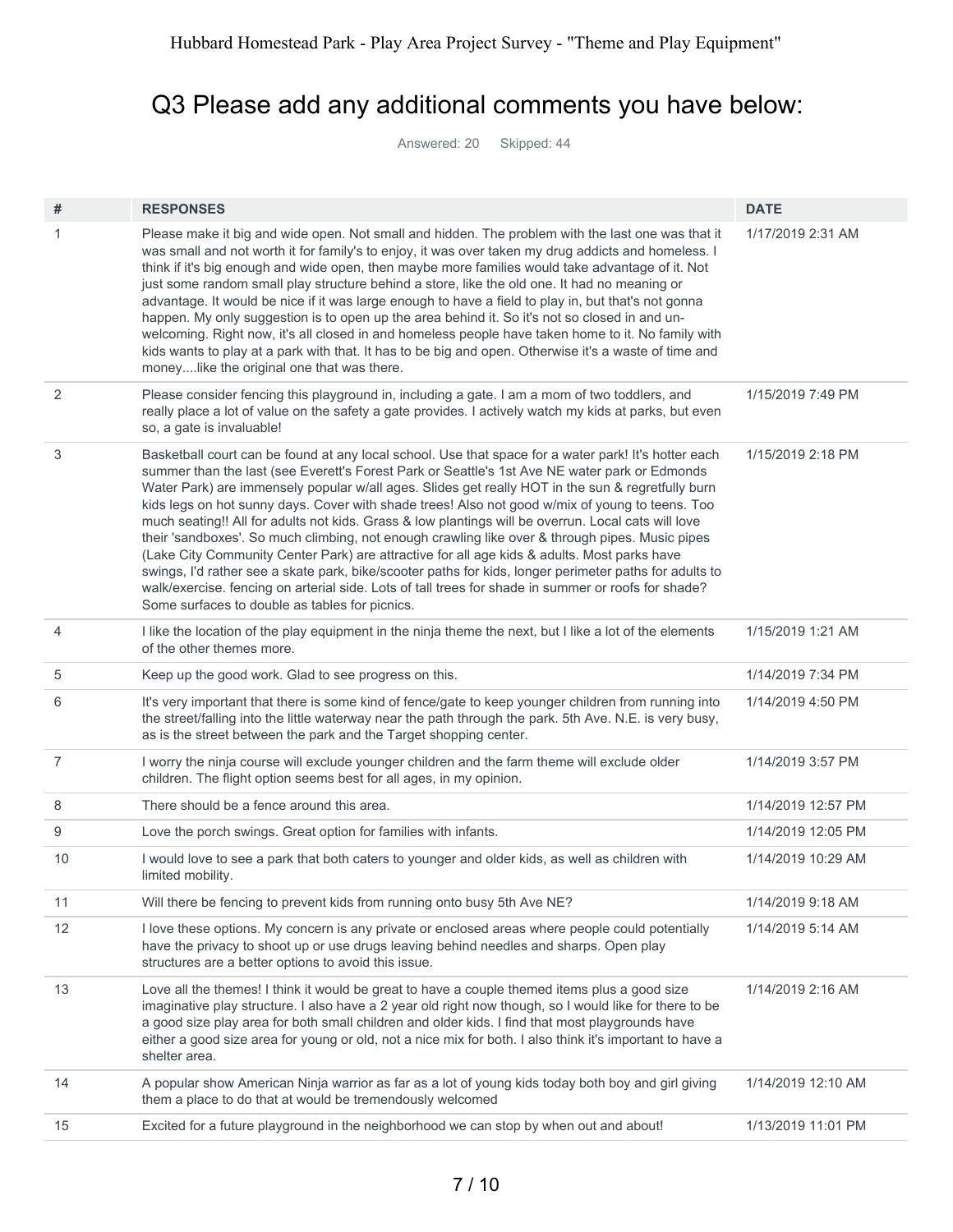| 16 | Please consider a fence around play area, or at least running along the 5th ave side. This is a<br>very busy street and a barrier would mean a lot for families with little ones.                                                                                                                             | 1/13/2019 10:48 PM  |
|----|---------------------------------------------------------------------------------------------------------------------------------------------------------------------------------------------------------------------------------------------------------------------------------------------------------------|---------------------|
| 17 | Water features (splash pad/spray park) would be nice too                                                                                                                                                                                                                                                      | 1/13/2019 10:47 PM  |
| 18 | Bruce Hubbard, who's family the park was named after recently past in August 2018. Having been<br>a WWII fighter pilot, the "Hubbard In Flight" would be a kind and appropriate tribute theme to a<br>beautiful man and the wonderful family for whom the park was named in dedication.                       | 12/28/2018 12:43 AM |
| 19 | am one of Bruce's granddaughters, currently living in Hawaii. My Grandpa would be so happy to<br>know there are improvements to the park! I love the homage to his service and the P-38s. I think it<br>was his favorite part of his life, one that he loved telling to anyone who was interested! Thank you! | 12/27/2018 4:36 PM  |
| 20 | Hubbards family is not a big fan of the park so would not go there                                                                                                                                                                                                                                            | 12/27/2018 1:01 PM  |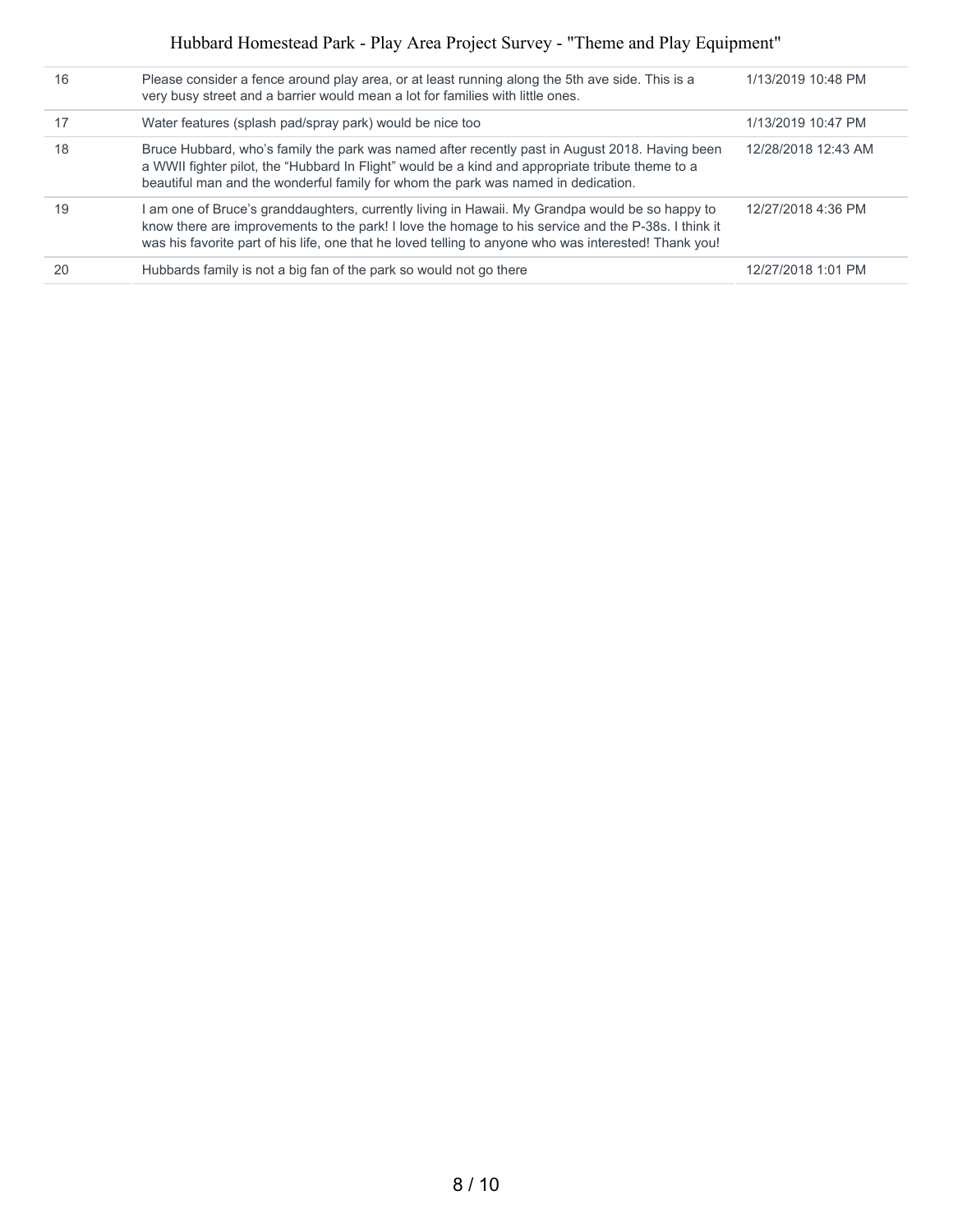## Q4 What is your zip code?

Answered: 64 Skipped: 0

| $\#$           | <b>RESPONSES</b> | <b>DATE</b>        |
|----------------|------------------|--------------------|
| 1              | 98125            | 1/17/2019 2:31 AM  |
| 2              | 98125            | 1/16/2019 9:07 PM  |
| 3              | 98125            | 1/16/2019 8:54 PM  |
| 4              | 98155            | 1/15/2019 9:01 PM  |
| 5              | 98155            | 1/15/2019 7:49 PM  |
| 6              | 98125            | 1/15/2019 2:18 PM  |
| $\overline{7}$ | 98125            | 1/15/2019 11:43 AM |
| 8              | 98155            | 1/15/2019 1:21 AM  |
| 9              | 98125            | 1/14/2019 7:34 PM  |
| 10             | 98125            | 1/14/2019 4:50 PM  |
| 11             | 98125            | 1/14/2019 3:57 PM  |
| 12             | 98125            | 1/14/2019 12:57 PM |
| 13             | 98155            | 1/14/2019 12:05 PM |
| 14             | 98125            | 1/14/2019 10:29 AM |
| 15             | 98125            | 1/14/2019 9:18 AM  |
| 16             | 98125            | 1/14/2019 9:17 AM  |
| 17             | 98125            | 1/14/2019 9:14 AM  |
| 18             | 98115            | 1/14/2019 8:01 AM  |
| 19             | 98125            | 1/14/2019 7:41 AM  |
| 20             | 98125            | 1/14/2019 6:42 AM  |
| 21             | 98177            | 1/14/2019 6:41 AM  |
| 22             | 98125            | 1/14/2019 6:30 AM  |
| 23             | 98115            | 1/14/2019 5:38 AM  |
| 24             | 98125            | 1/14/2019 5:14 AM  |
| 25             | 98125            | 1/14/2019 2:16 AM  |
| 26             | 98125            | 1/14/2019 1:03 AM  |
| 27             | 98125            | 1/14/2019 12:35 AM |
| 28             | 98125            | 1/14/2019 12:29 AM |
| 29             | 98125            | 1/14/2019 12:10 AM |
| $30\,$         | 98133            | 1/13/2019 11:38 PM |
| 31             | 98133            | 1/13/2019 11:01 PM |
| 32             | 98125            | 1/13/2019 10:57 PM |
| 33             | 98125            | 1/13/2019 10:48 PM |
| 34             | 98115            | 1/13/2019 10:47 PM |
| 35             | 98125            | 1/13/2019 10:42 PM |